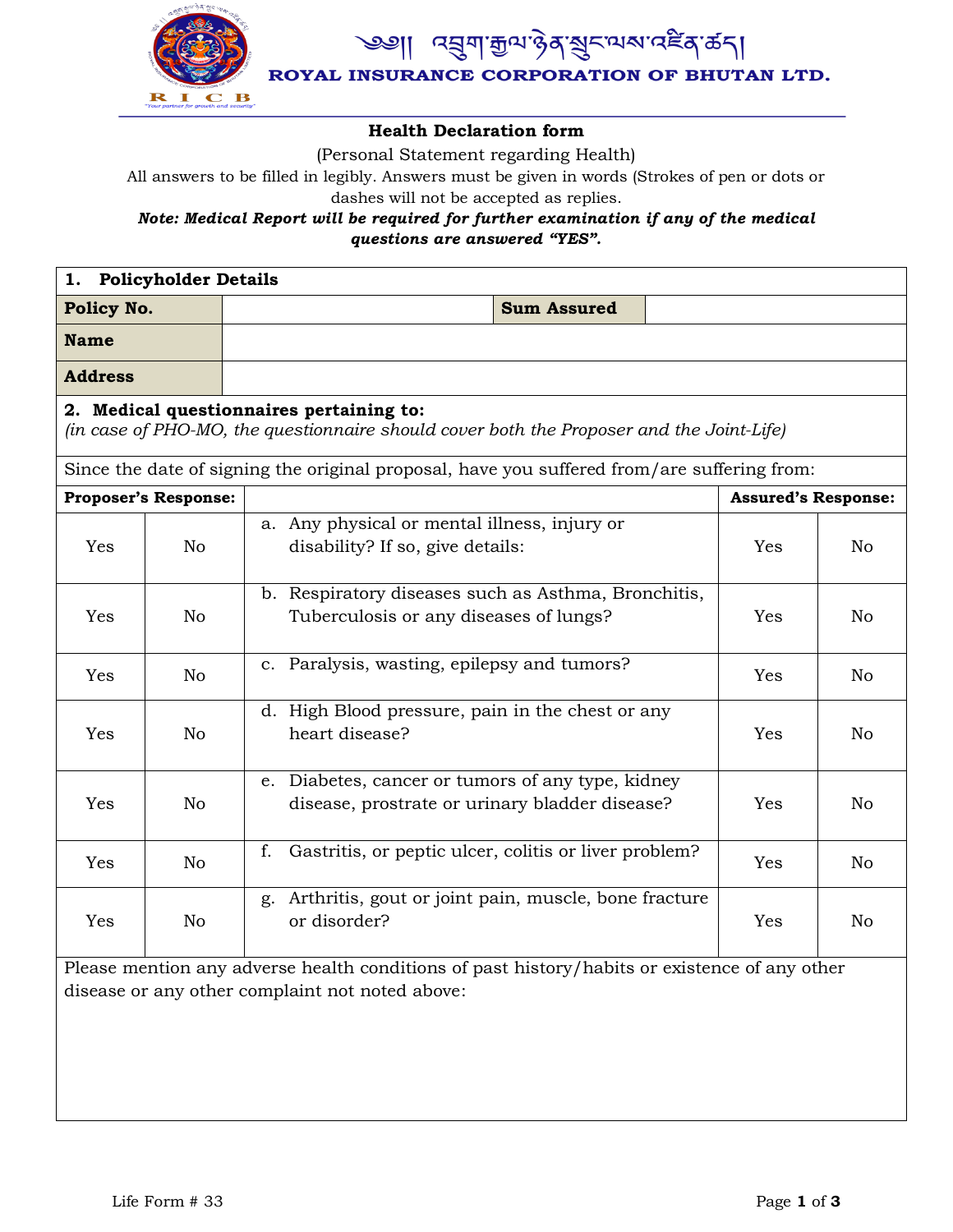

3. Have you ever been hospitalized during the last 3 years? If so, furnish the following information:

| <b>S1. No.</b> | <b>Name of Hospital</b> | Date/Period of<br>hospitalization | <b>Reason for</b><br>hospitalization | <b>Treatment received</b> |
|----------------|-------------------------|-----------------------------------|--------------------------------------|---------------------------|
|                |                         |                                   |                                      |                           |
|                |                         |                                   |                                      |                           |
|                |                         |                                   |                                      |                           |

#### **Terms and Conditions**

- 1. Declaration of good health is applicable for policies which have lapsed for more than one year since the day of policy lapsation.
- 2. Bonus or the Guaranteed additions shall not be paid for the lapsed period.
- 3. Non-declaration of material facts will result to repudiation of claims.
- 4. The claims arising on or before 6 months from the date of revival, it will be treated as early death claim.

I hereby declare that the foregoing statements and answers are true in every particular. This declaration along with my proposal for insurance for myself (Includes Life Assured/ Joint Policyholder) shall be the basis of revival of the lapsed policy between me and Royal Insurance Corporation of Bhutan Limited. I also declare that the health of my Life Assured/Joint Policyholder is in good condition. I agree that If any untrue averment be contained therein the said contract shall be absolutely null and void and all moneys which shall have been paid in respect thereof shall stand forfeited to the Corporation.

| Receipt No. | Receipt Amount |  |
|-------------|----------------|--|
| Place       | Date           |  |

| Signature of<br>Witness | Signature of<br>Proposer |  |
|-------------------------|--------------------------|--|
| Name                    | Name                     |  |
| Address                 | Address                  |  |
| CID#                    | CID#                     |  |
| $\text{Mob }#$          | Mob#                     |  |